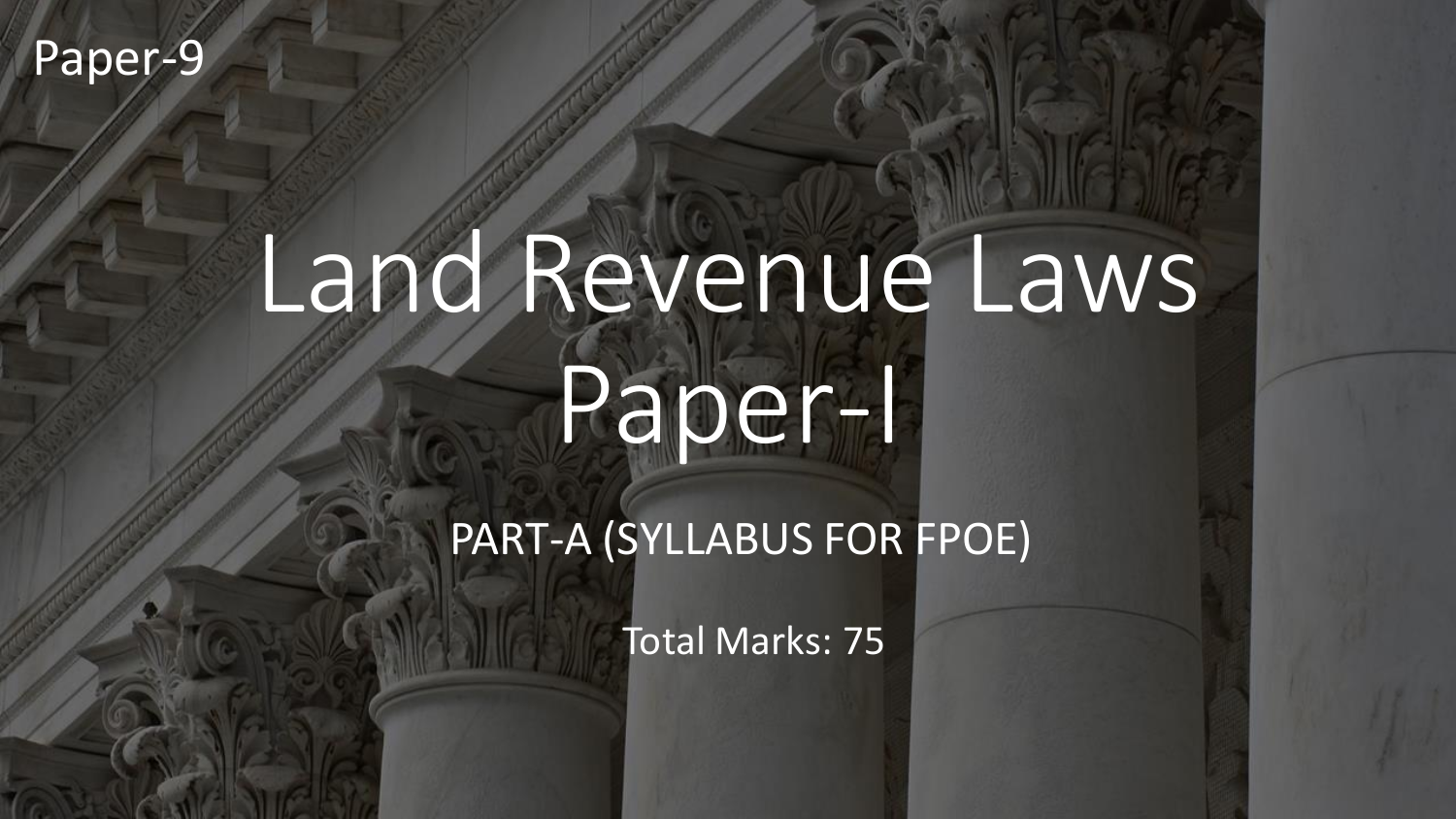Objectives & Learning Outcome

- •This is one of the core subjects
- •Islamic law paper deals with basic principles of Shariah which will help resolve controversies relating to property decisions according to Islamic law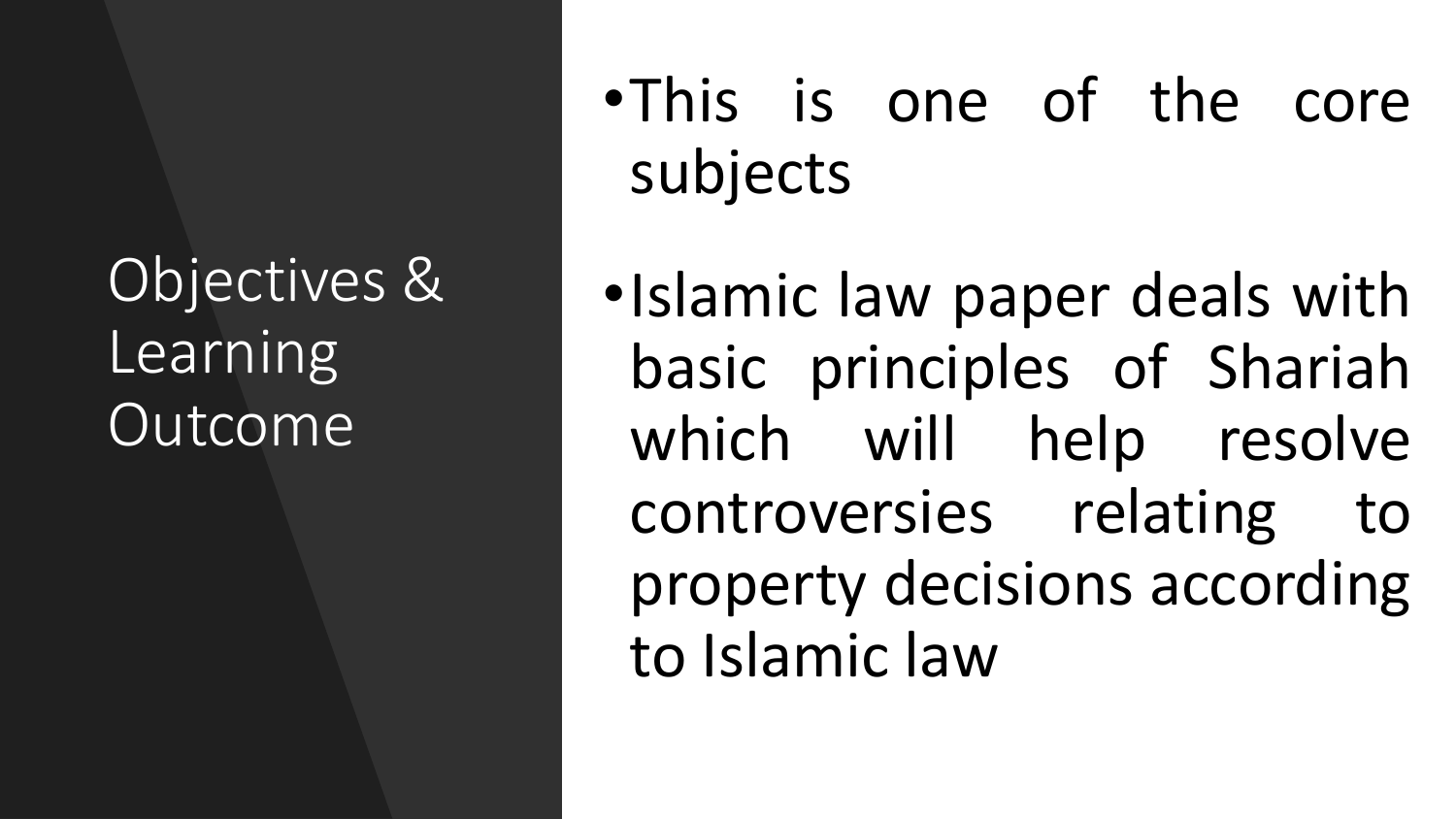### The West Pakistan Land Revenue Act, 1967 & Rules Framed thereunder complete statute with special focus on:

| CH 3 - Revenue                             | $CH 4 - Village$                                                | $CH 5 - Records$                 | <b>CH 8 - Collection</b> |
|--------------------------------------------|-----------------------------------------------------------------|----------------------------------|--------------------------|
| <b>Officers</b>                            | <b>Officers</b>                                                 | (Sec. 39-48)                     | of Land Revenue          |
| CH 9 – Recovery of<br><b>Other Demands</b> | CH 11 - Partition,<br>Assessment,<br>Boundary &<br>Survey Marks | Agriculture Income<br><b>Tax</b> | Patwari Ka Basta         |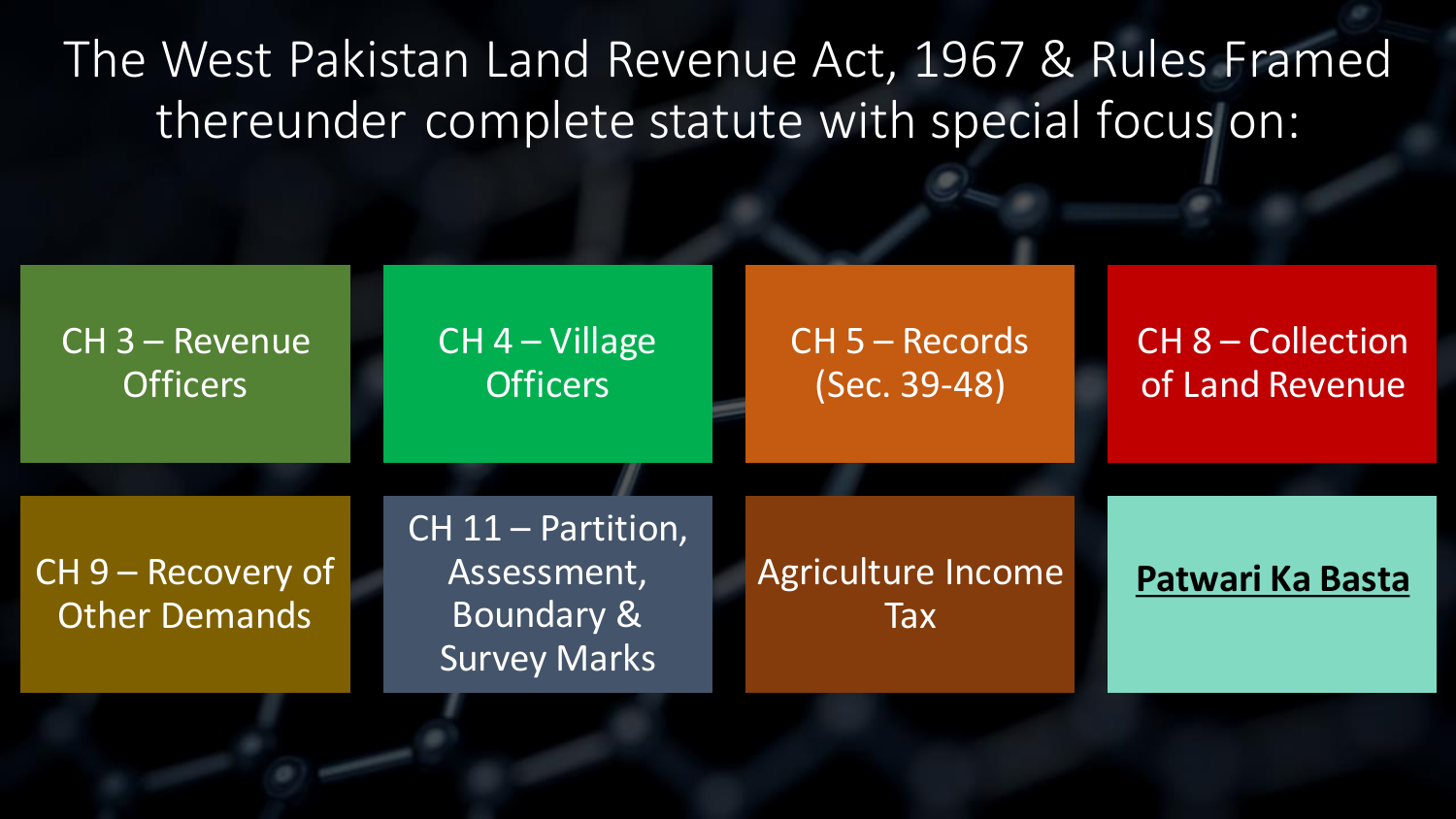# **The Land Reforms Regulations 1972 & Act 1977, & Rules framed thereunder**

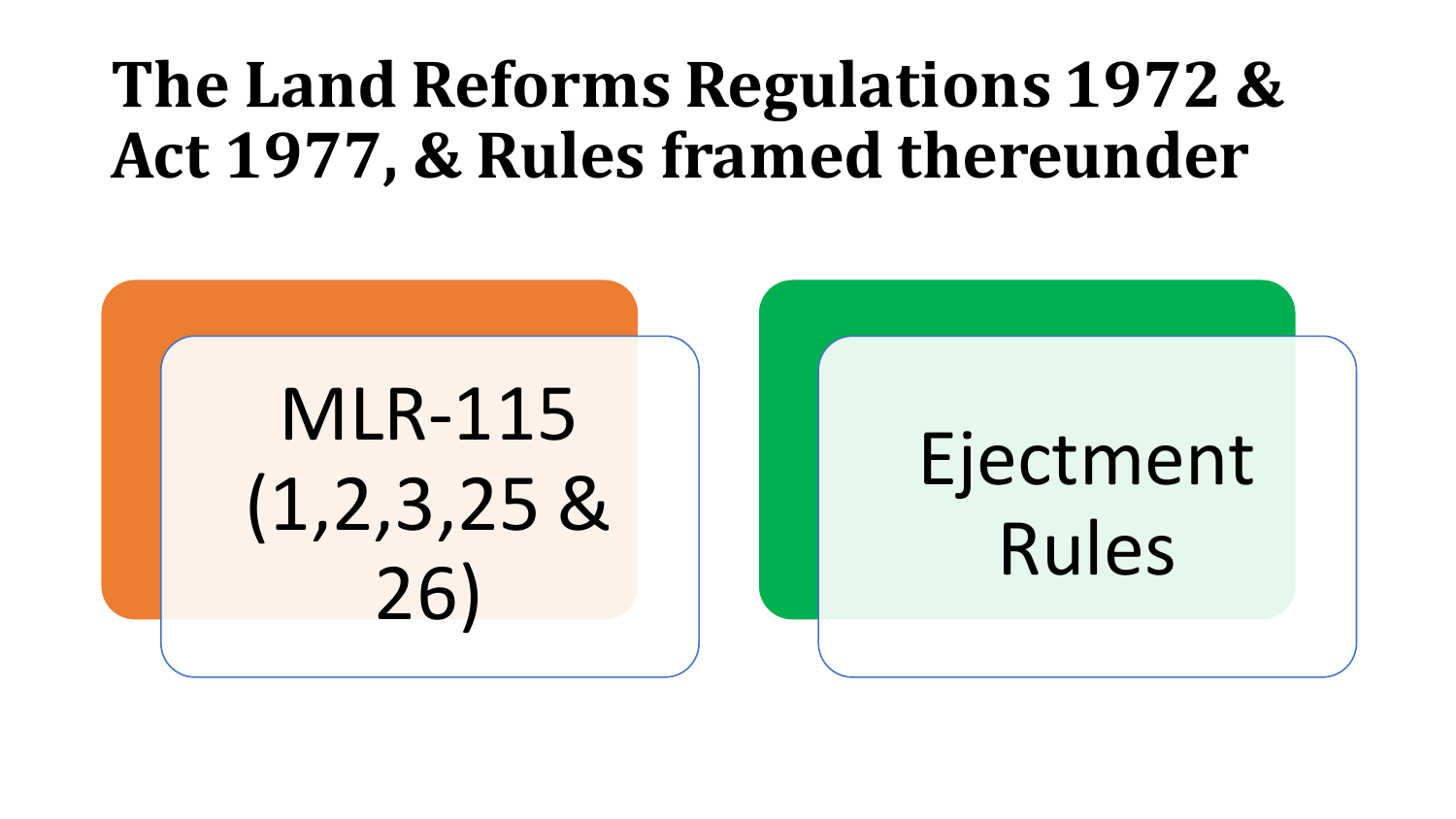**Settlement Manual & Consolidation of Holdings Ordinance 1963**

*(Selected Aspects Only)*

#### **The Land Records Manual: Ch 7, 8, & 9**

#### **The Punjab Tenancy Act, 1887**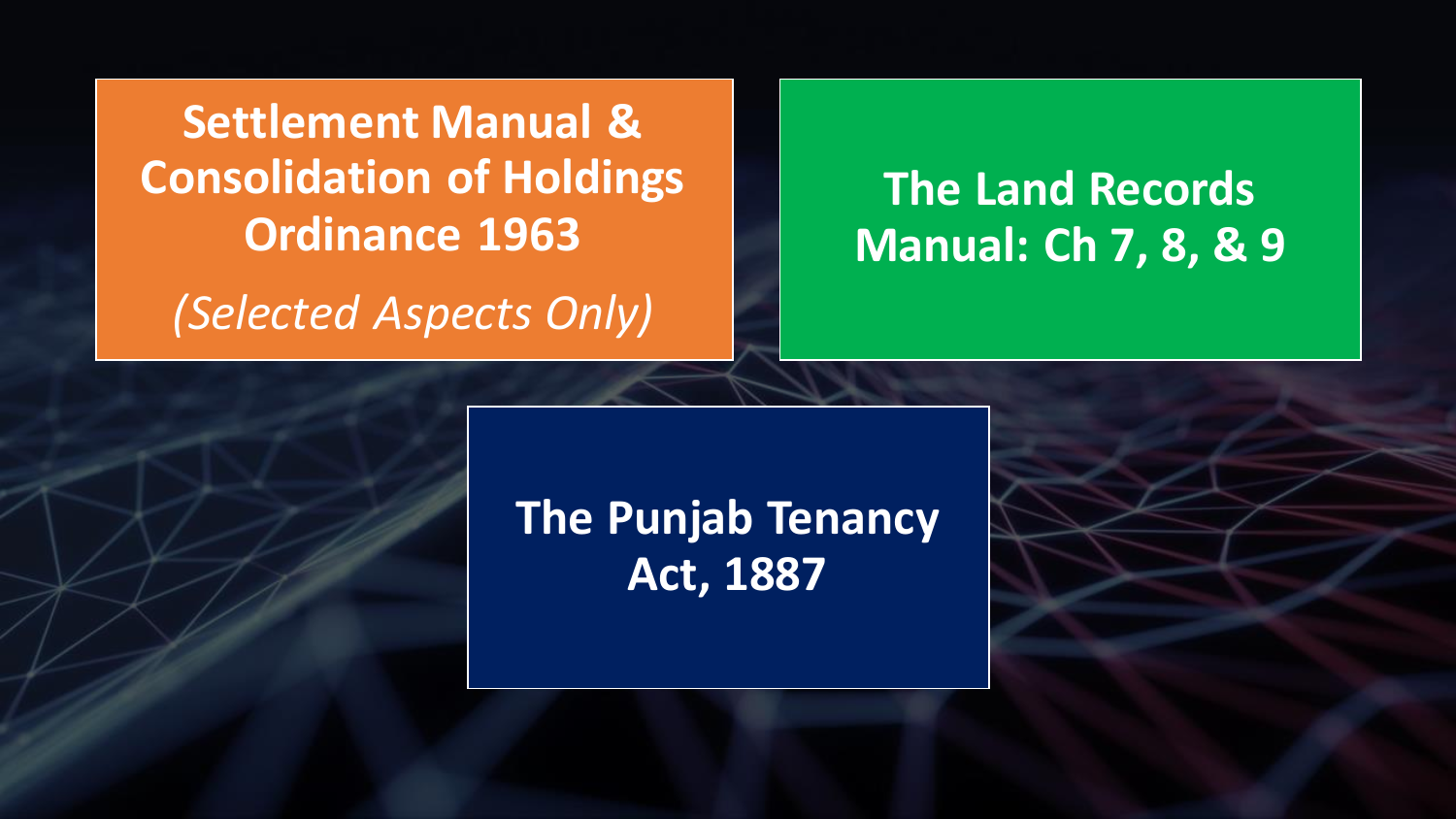

# Land Revenue Laws Paper-I

# PART-B (NON FPOE SYLLABUS)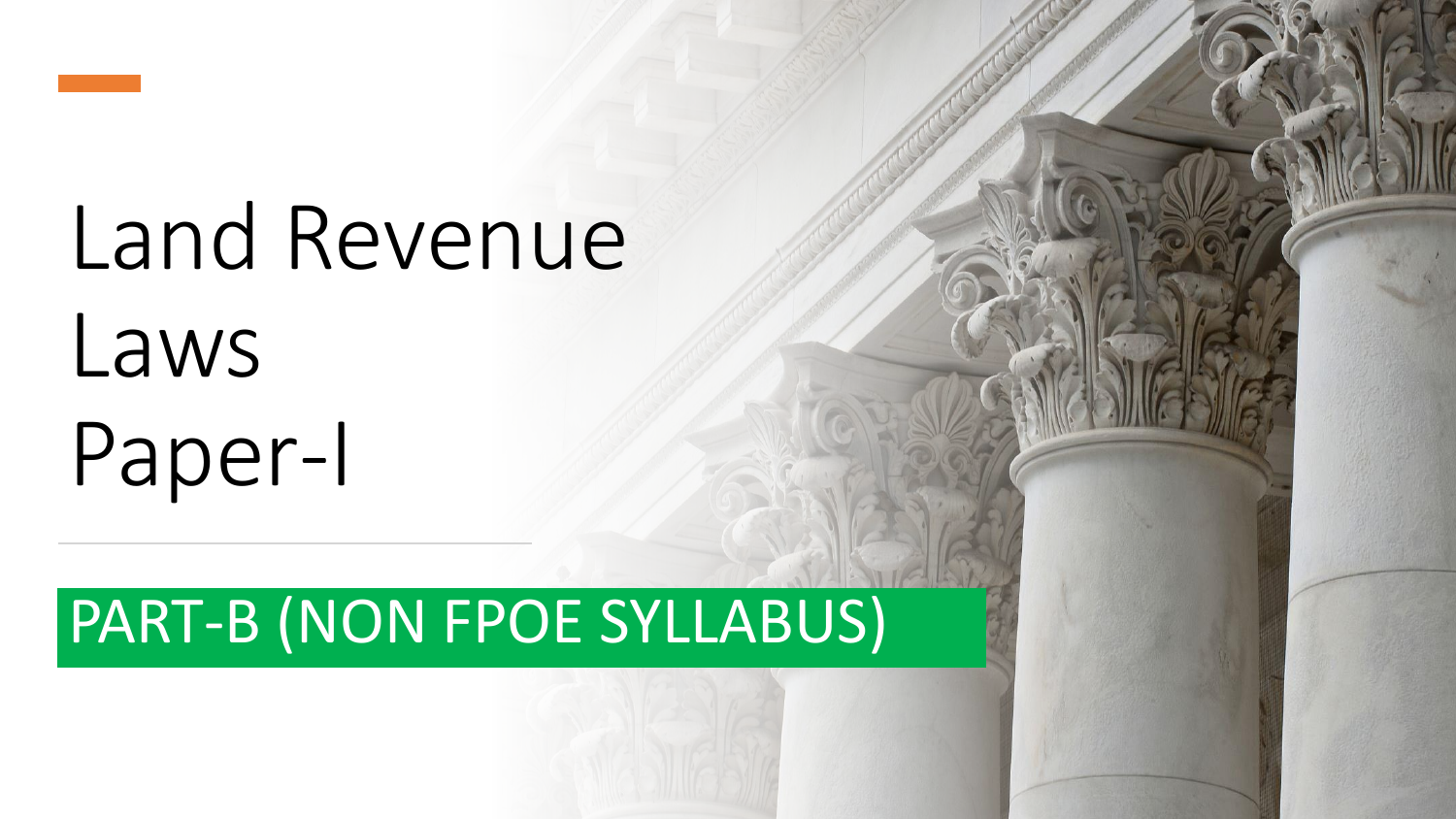#### **Objectives & Learning Outcome:**

The purpose of this portion is to provide hands on, practical experience of Revenue Administration in the Tehsils/ Districts so that they can appreciate theory with the corresponding ground-work.

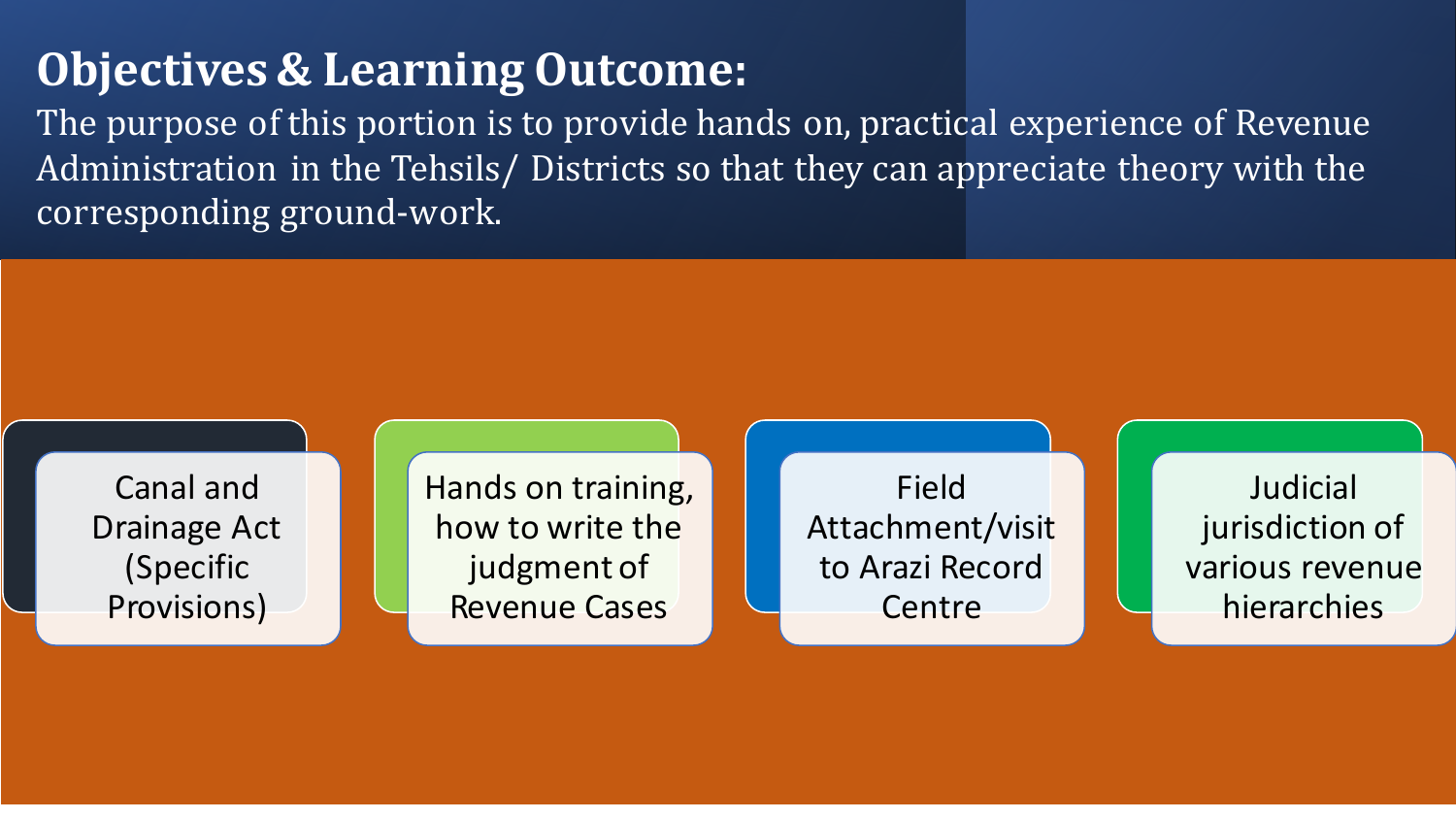# Paper-10

# Land Revenue Laws Paper-II

Total Marks: 75 PART-A (SYLLABUS FOR FPOE)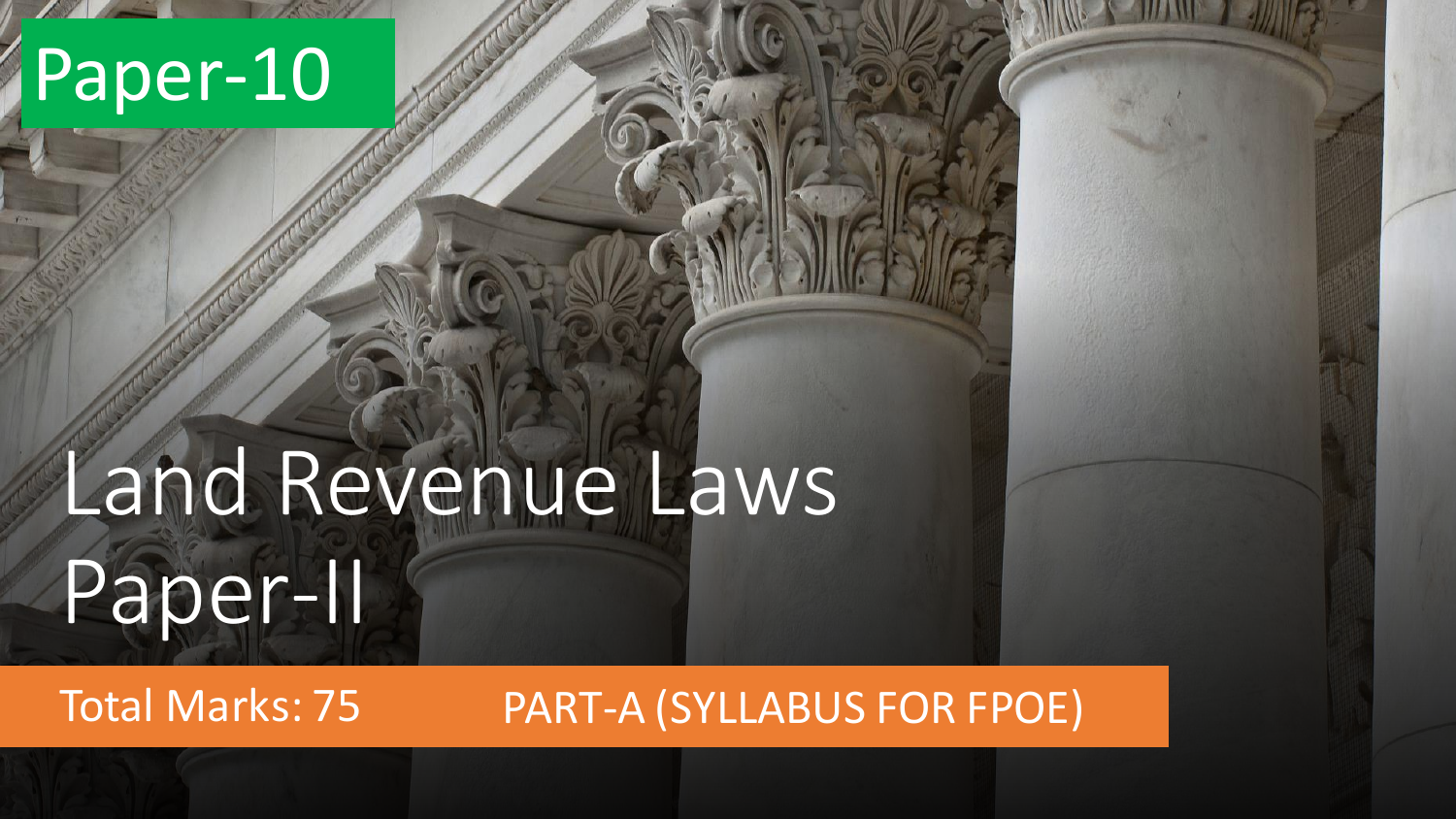# Land Acquisition Act, 1894 (Complete Statute) & Rules



PAYMENT **ACQUISITION OF LAND** FOR COMPANIES

#### MISCELLANEOUS (OVERVIEW)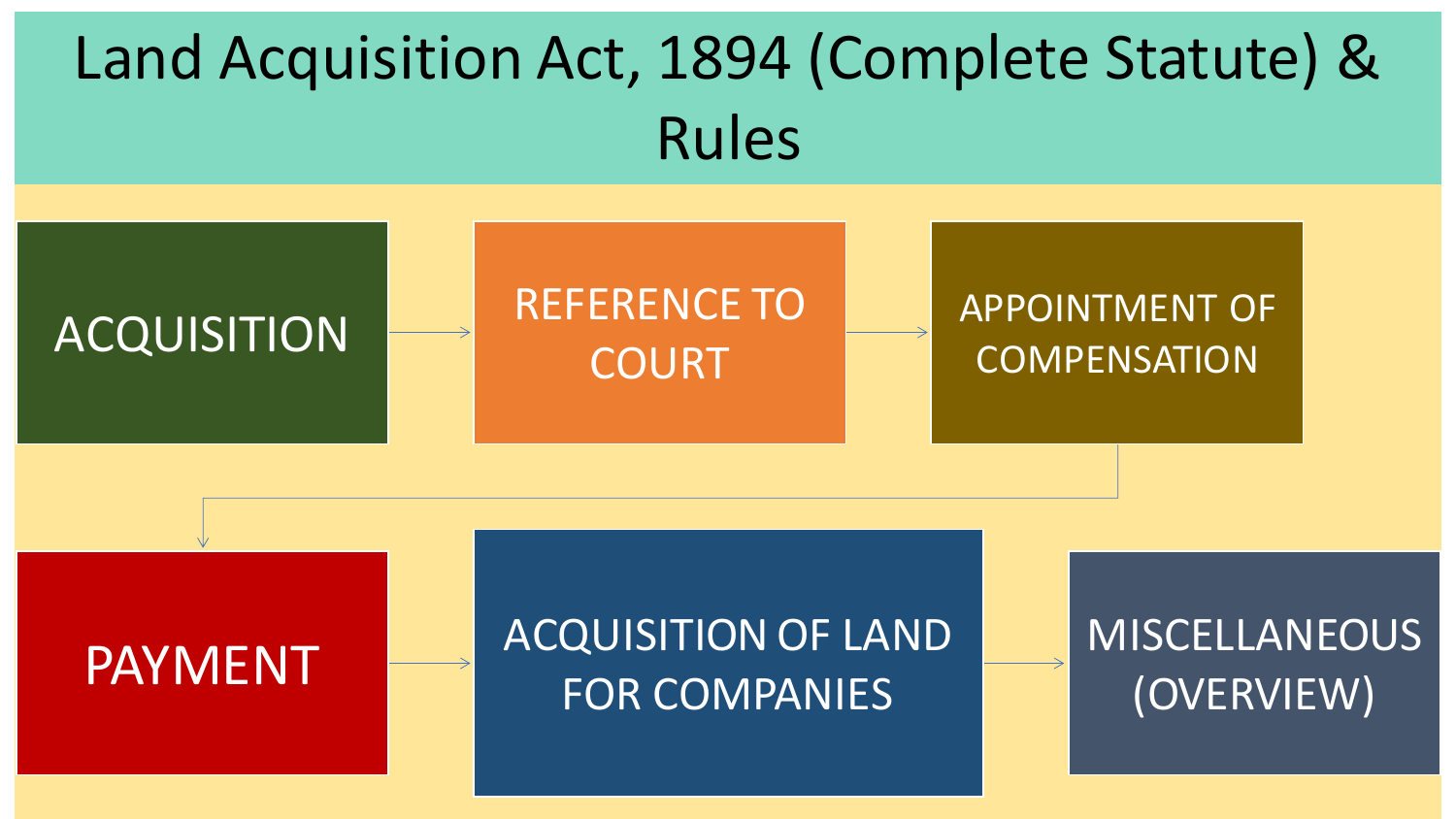## The Colonization of Government Lands (Punjab) Act 1912, With Amendments of Other Provinces.

# Registration Act 1908 (Selected Sections) Sec. 17, 23, 25, 27, 29, 31, 47, 49, 51, 70-D

Stamp Act 1899 (Selected Sections) Sec. 3, 4, 10, 13-15, 27-A, 29-38, 49-54, 61and E-stamping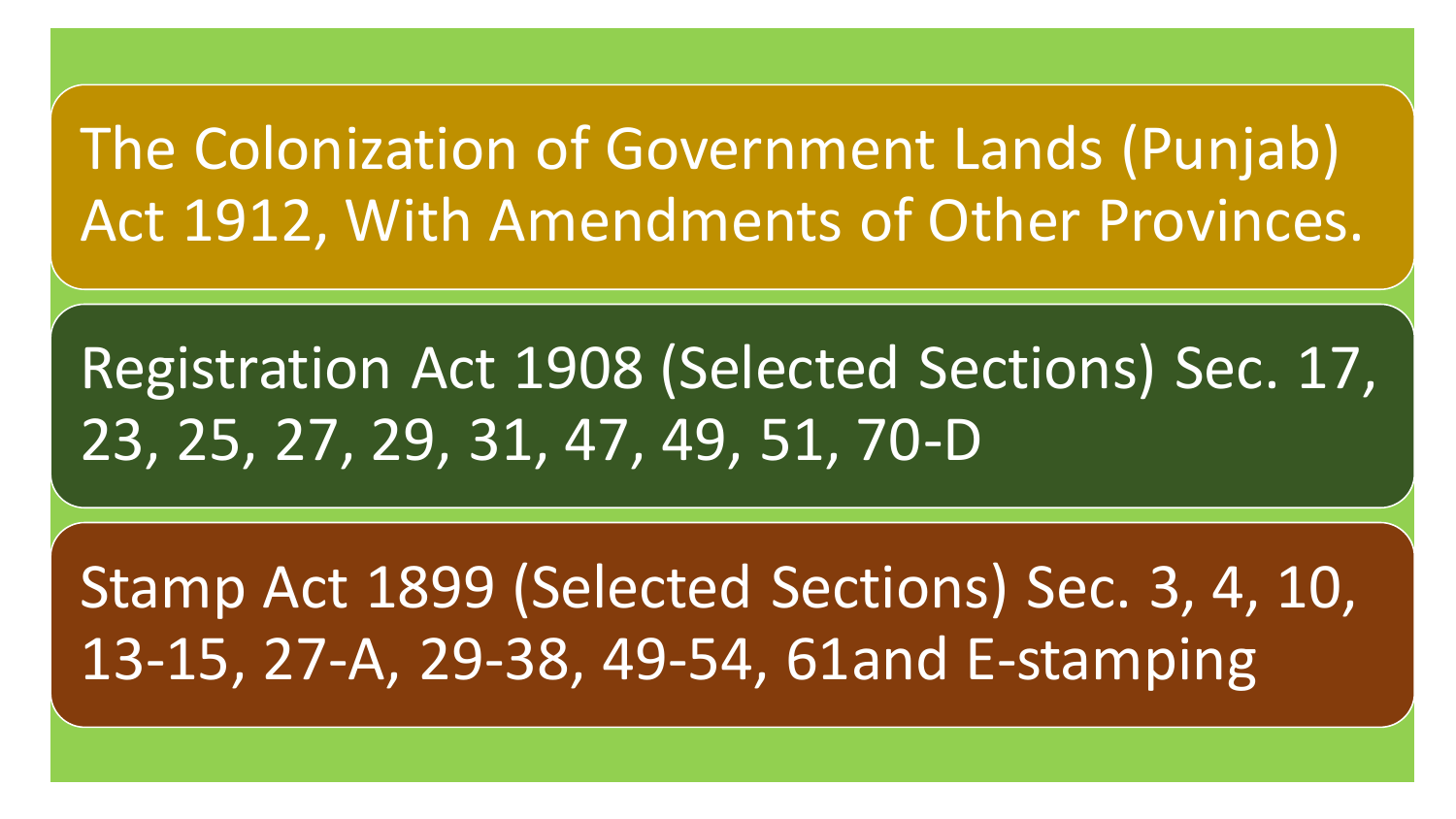Selected Islamic Personal Laws

Law of Succession and Inheritance General Principles (Muslim Family Laws Ordinance, 1961 Section 4)

## Law of Gifts in Islam

Law of Wills in Islam

Muslim Personal Law (Shariat Application) Act, 1962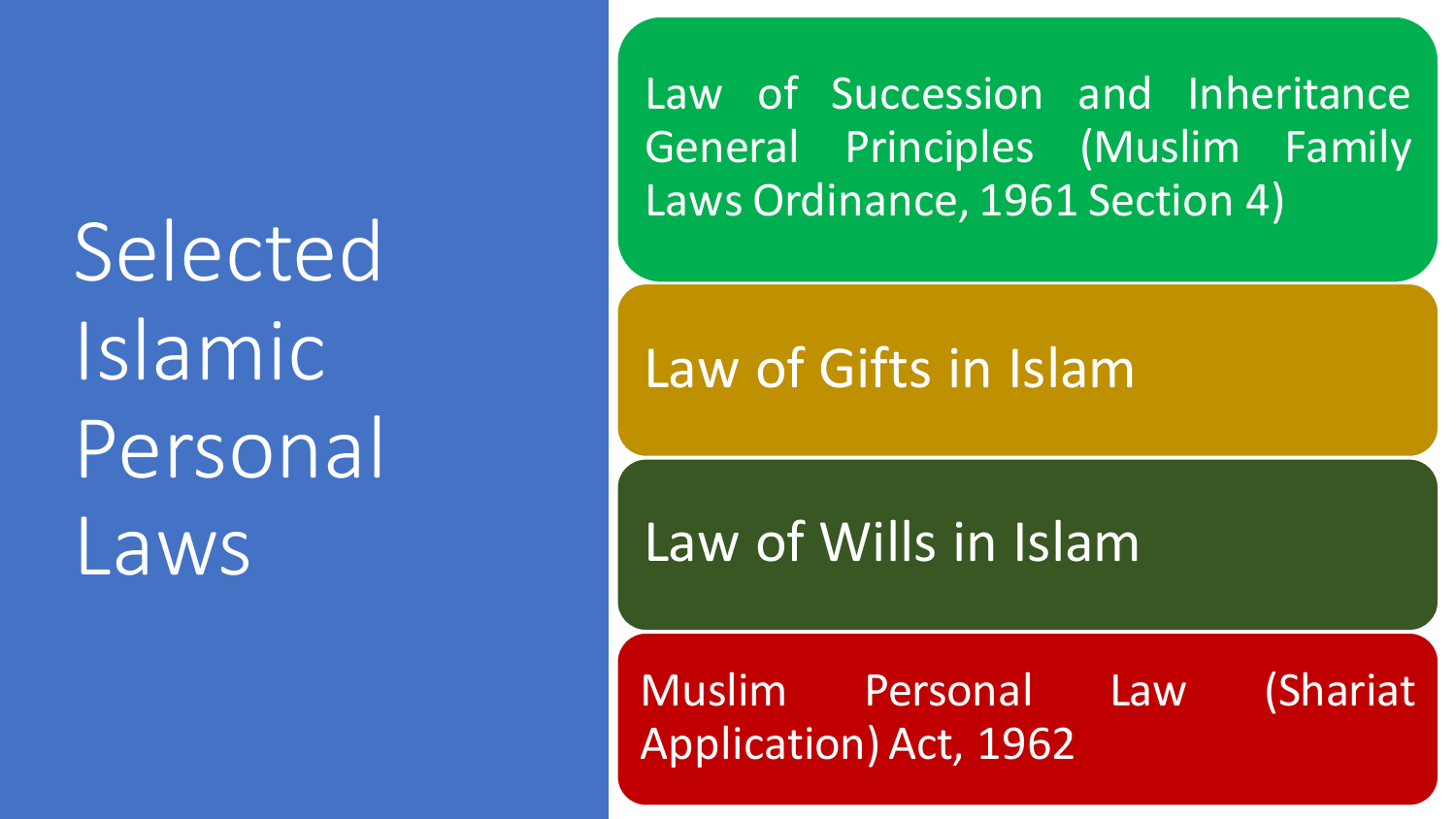## **Paper-I**

#### **Recommended Books for FPOE**

- 1. The West Pakistan Land Revenue Act, 1967
- 2. The Land Revenue Rules, 1968
- 3. The West Pakistan Board of Revenue Act, 1957 with Appendix
- 4. The Land of Reforms Regulation, 1972 (MLR–115)
- 5. The Land Records Manual (Chapter 7, 8 & 9)
- 6. The Punjab Tenancy Act, 1887
- 7. Agriculture Income Tax, 1997
- 8. Douie's Settlement Manual Chapter VIII
- 9. Consolidation of Holdings Ordinance, 1960 Chapter II
- 10. Ejectment Rules

#### **General Readings**

1. Canal and drainage Act (specific provisions)